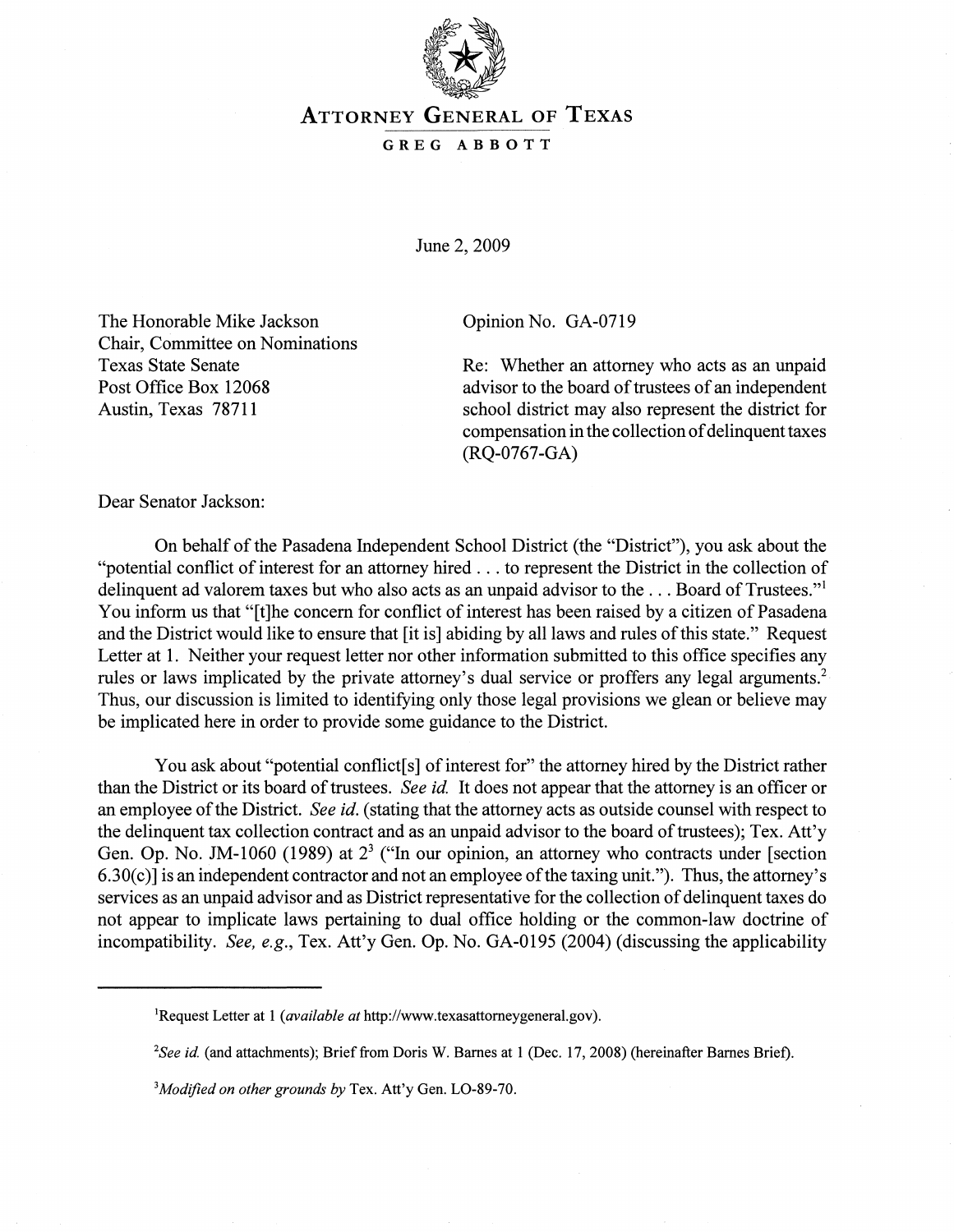of Texas Constitution article XVI, section 40, common-law doctrine of incompatibility, and Texas Local Government Code chapter 171 in connection with simultaneous services as a city employee and director or officer of a water supply corporation). Nor do these services implicate the general conflict of interest provisions prohibiting a local public official from participating in decisions on any matter involving a business entity or real property in which the official has a substantial interest, unless a member of the District's board of trustees has the requisite interest in the delinquent tax collection contract or the attorney's practice. *See* TEx. Loc. GOV'T CODE ANN. §§ 171.001-.010 (Vernon 2008).

A District taxpayer alleges that the "unpaid legal counsel position is in fact a valuable gift of services that provides a strong inducement to retain the [current] Delinquent Tax Attorney" who "has served in both capacities since 1985." Barnes Brief at 1. Materials submitted with the brief suggest that the "gift" contravenes Tax Code section 6.30( c). *See* Barnes Brief at 1 & attached letter from Doris Barnes to Attorney General Greg Abbott at 2 (June 22, 2003) ("In light of Attorney General Opinion JC-0443 [construing Tax Code section  $6.30(c)$ ], this appears to be a gift of services provided solely to keep the lucrative delinquent tax collection contract. ").

Section  $6.30(c)$  of the Tax Code permits a school district to "contract with any competent attorney to represent the [taxing] unit to enforce the collection of delinquent taxes." TEx. TAX CODE ANN. § 6.30(c) (Vernon 2008); *see also id.* § 1.04(12) (defining "taxing unit" to include a school district). If a taxing unit contracts with an attorney under section 6.30 of the Tax Code, section 33.07 authorizes the taxing unit to provide that the obligor of the delinquent taxes "incur an additional penalty to defray costs of collection." *Id.* § 33.07(a). "The amount of the penalty may not exceed the amount of the compensation specified in the contract with the attorney to be paid in connection with the collection of the delinquent taxes." *Id.; see also City of Houston v. First City*, 827 S.W.2d 462, 474 (Tex. App.—Houston [1st Dist.] 1992, writ denied) ("[s]ection 33.07 is designed to pay the taxing unit's collection costs"). Thus, the entire section 33.07 penalty is to be paid as compensation to the contract attorney for representing the taxing unit in the collection of delinquent taxes. *See TEX. TAX CODE ANN.* § 33.07(a) (Vernon 2008); Tex. Att'y Gen. Op. Nos. JC-0443 (2001) at 2, JM-857 (1988) at 7; Tex. Comm. on Prof'l Ethics, Op. 545 (2002). Attorney General Opinion JC-0443 concludes that an attorney under a section 33.07 contract "may not donate any of the section 33.07 compensation to the county, whether the donation is to enhance the collection of delinquent taxes or for another county purpose" because "[t]he purpose of the penalty ... is to compensate the attorney and not to pay other county expenses." Tex. Att'y Gen. Op. No. JC-0443 (2001) at 3 (considering whether a contracting attorney may donate personnel, equipment, or dollars back to the county).

At issue here is donation of other legal services in conjunction with, or under, a contract for collection of delinquent taxes.<sup>4</sup> We cannot determine whether a particular donation constitutes an

*<sup>4</sup>See, e.g.,* LAW OFFICE OF DEXTER D. JOYNER, MEMORANDUM OF UNDERSTANDING PURSUANT TO MEETING OF JUNE 6, 2002, § X, attached to Barnes Brief (setting out attorney's responsibilities "[t]o serve as delinquent tax attorney to [the District]" and "[t]o serve as general counsel to Board of Trustees at board meetings and at employee and student hearings").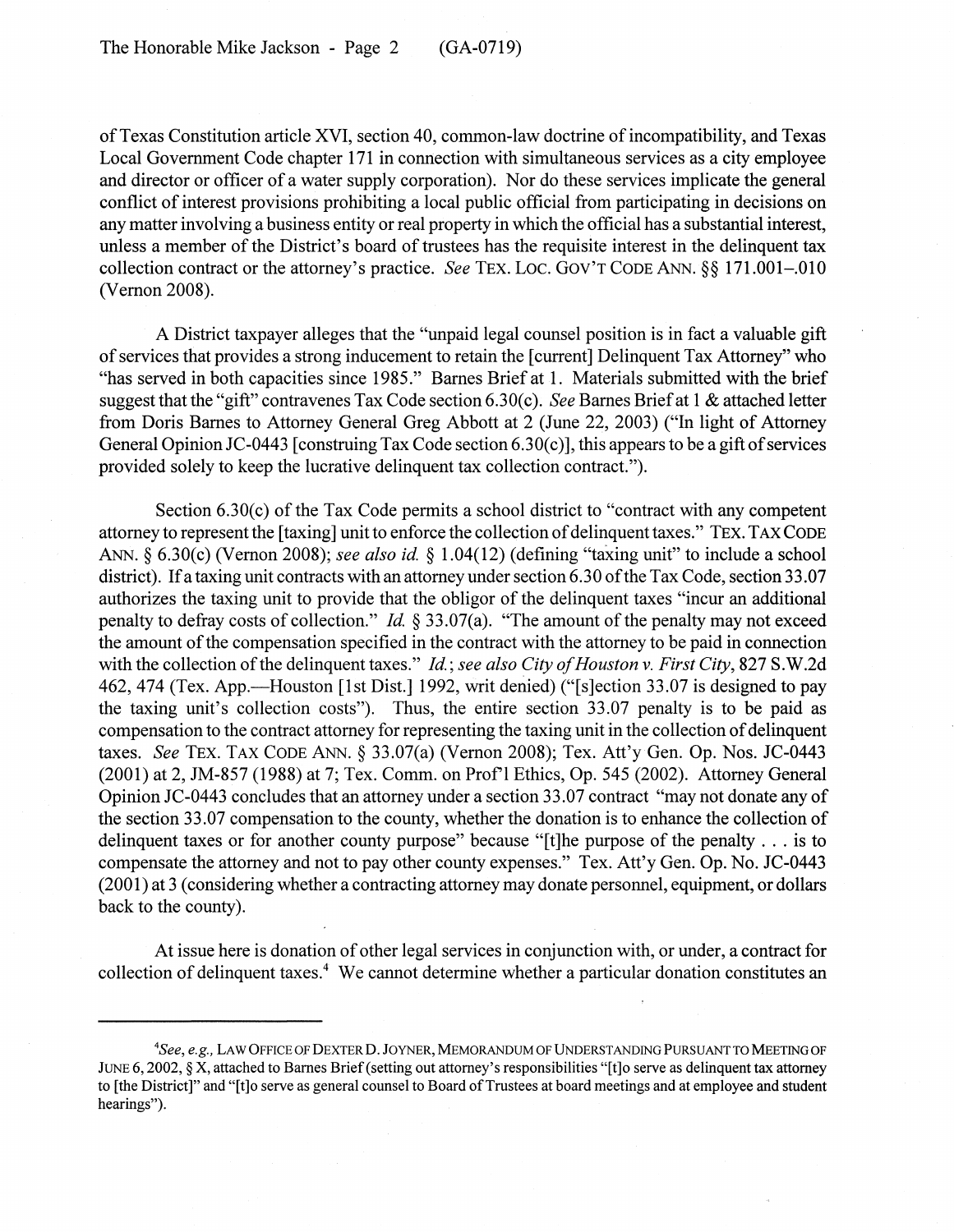allocation of the section 33.07 penalty for a District purpose other than delinquent tax collection because it is a question of fact. *See* Tex. Att'y Gen. Op. No. JC-0443 (2001) at 1, 4. As Attorney General Opinion JC-0443 advised, however, if the District's tax -collection contract provides for such a "donation," it "would certainly raise the issue that the contract impermissibly allocates some of the article 33.07 penalty to the" District for another purpose, i.e., the provision of other general legal services. *Id.* 

Because you ask about "potential conflict of interest for an attorney," the Texas Disciplinary Rules of Professional Conduct (the "Rules") also may need to be considered in relation to any perceived conflicts of interest arising from the attorney's paid and unpaid services to the District. *See generally* TEx. DISCIPLINARY R. PROF'L CONDUCT 1.01-9.01, *reprinted in* TEx. GOV'T CODE ANN. tit. 2, subtit. G app. A (Vernon 2005 & Supp. 2009) (Tex. State Bar R. art. X, § 9). The propriety of actions taken under the Rules are to be decided initially by the attorney, or by the disciplinary arm of the Supreme Court of Texas and the State Bar of Texas. *See id.* Preamble 15 (Vernon 2005) (stating that the Rules are basis for lawyer's self-assessment, or for sanctioning a lawyer under the administration of disciplinary authority); *see also* TEx. GOV'T CODE ANN. § 81.071 (Vernon 2005) ("Each attorney admitted to practice in this state ... is subject to the disciplinary ... jurisdiction of the supreme court and the Commission for Lawyer Discipline, a committee of the state bar."). The issuance of opinions regarding questions of professional conduct is a statutory function of the Committee on Professional Ethics (the "Committee"), which consists of nine members of the Texas State Bar who are appointed by the Texas Supreme Court. *See* TEx. GOV'T CODE ANN. § 81.091 (Vernon 2005) (creating the Committee); *id* § 81.092(a) (providing that the Committee shall "express its opinion on the propriety of professional conduct"); *see also* Tex. Att'y Gen. Op. No. GA-0488 (2006) at 3 (stating that the Committee is the "appropriate body to consider the attorney's responsibility under the" Rules). Accordingly, questions relating to the propriety of the attorney's representation of the District under the Rules should be directed to the Committee.